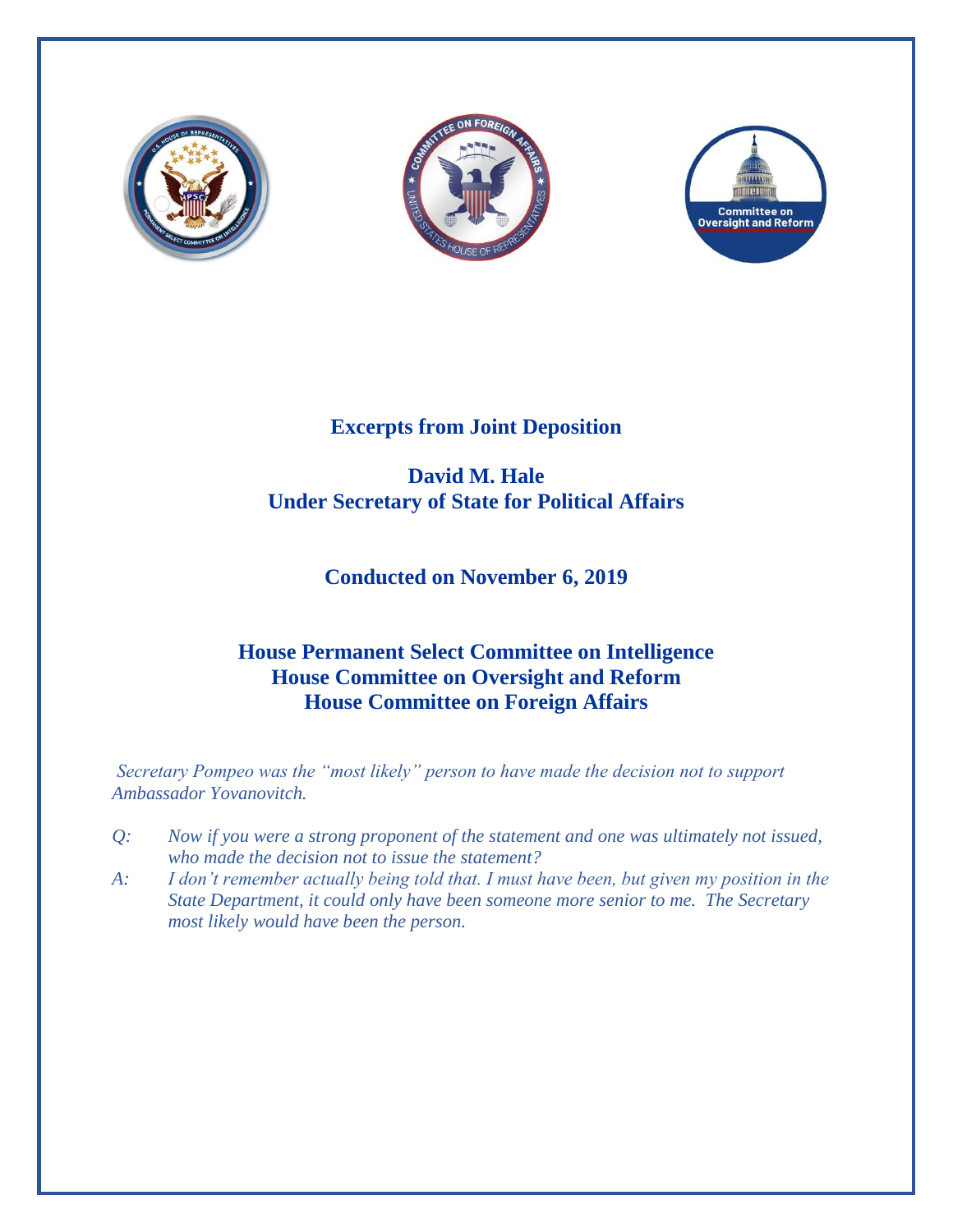#### **Mr. Hale thought that Ambassador Marie Yovanovitch was "doing a very good job" and he asked her to extend her assignment as U.S. Ambassador to Ukraine. (Page 16-17)**

- Q: When you were there [in Ukraine] in March, did you have a discussion with Ambassador Yovanovtich about extending her stay?
- A: Yes, I did. I remember that we had a conversation, as the—later in the program, after I had some time with her, I felt that I could make an assessment that she was doing a very good job, and I asked her if she was—because we had a gap coming, we didn't have an Ambassador lined up and confirmed to be there when she was due to leave in the summer, I asked her if she would consider staying longer. She said she wanted to think about it.

She got back to me after the trip and indicated that she was prepared to stay longer. So I turned it over to our head of the European Bureau to work it and see if there would be agreement on that.

#### **It became "more and more obvious that this was an unusual set of things that were happening" and that Rudy Giuliani "was involved." (Page 46)**

A: Well it just became more and more obvious that this was an unusual set of things that were happening and that the mayor was involved. And as I said, by the April 20—what was it—the April 25th meeting, it was self-evident that the Secretary—that the President had lost confidence in the Ambassador.

Now—so I didn't—I did say I initially couldn't credit that. It just—over time, it became much more confusing to me what was happening, so I suspended—in fact, I can use the word, I was more prepared to suspend my disbelief than I was when I first was confronted with this information.

#### **Secretary of State Mike Pompeo "asked Ulrich Brechbuhl, the counselor, to get in touch with Americans" who were thought to be involved in spreading false information about Ambassador Yovanovitch and "a statement would be on hold until such time as those conversations had been concluded." (Page 22-23)**

- Q: What, if anything, did you do next in regard to a full-throated statement in defense of Ambassador Yovanovitch?
- A: At 7:15 on Monday morning, I attended a routine meeting we have at this time every Monday with the Secretary of State, and I raised it.
- Q: What did the Secretary of State say?
- A: I don't remember exactly what he said. There's—it's a group meeting, the deputy secretary's [John Sullivan] there, Ulrich Brechbuhl is there; Mike McKinley usually attends, and the Under Secretary for Management [Brian Bulatao] or whoever is filling in in that role.

I do know that coming out of that meeting, I wrote an email to her—and I've reviewed this. I, frankly, did not remember these details. I researched them, and I found the email that I sent to Ambassador Yovanovitch immediately following that meeting saying that I had briefed the Secretary; that she should get in touch with Phil Reeker for more details,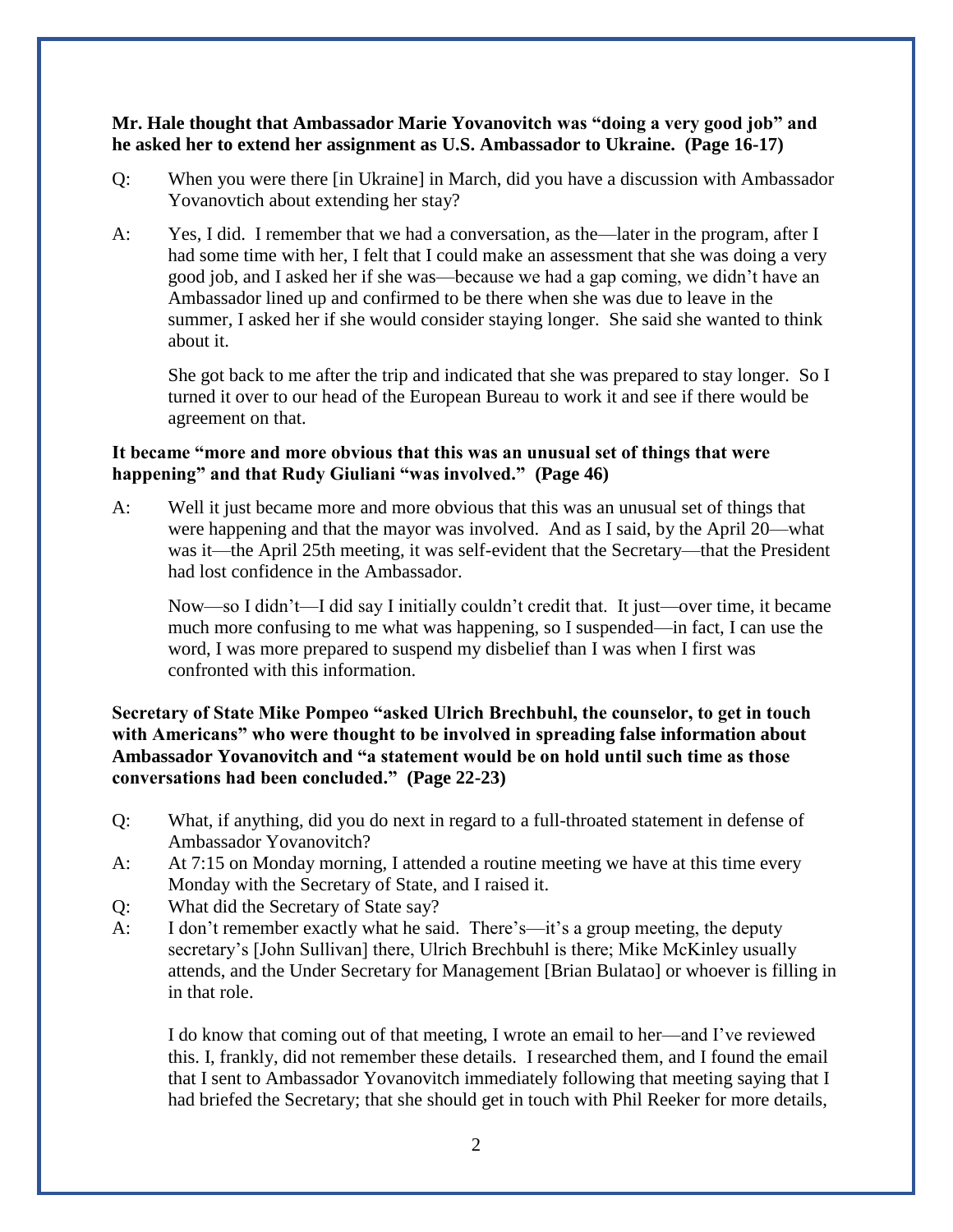because I had briefed him as well; and that the Secretary had asked Ulrich Brechbuhl, the counselor, to get in touch with Americans who were apparently—or thought to be involved in passing this alleged information about the behavior of the Ambassador into the social media arena or around into the White House or whatnot, that they would talk to those individuals. And that a statement would be on hold until such time as those conversations had been concluded.

#### **Secretary Pompeo was the "most likely" person to have made the decision not to support Ambassador Yovanovitch. (Page 26-27)**

- Q: Now if you were a strong proponent of the statement and one was ultimately not issued, who made the decision not to issue the statement?
- A: I don't remember actually being told that. I must have been, but given my position in the State Department, it could only have been someone more senior to me. The Secretary most likely would have been the person.

#### **Mr. Hale recommended that Ambassador Yovanovitch "put out a statement" because he "thought it was a good idea for her to demonstrate" as a member of the Foreign Service, "who we were loyal to and who we work for." (Page 26-27)**

- Q: Do you recall recommending to anyone within the State Department, including potentially Phil Reeker, that Ambassador Yovanovitch deny the allegations and quote, "reaffirm her loyalty, as the Ambassador and foreign service officer, to the President of the United States and the Constitution?"
- A: Yeah. We were working on—throughout this period, I was advocating for a State Department statement, a very robust full-page statement of defense and praise, actually, for the Ambassador's work. And the concept was that simultaneously, or in coordination anyway, she would put out a statement. And they were debating in her embassy whether she should do it on camera or in a written statement. I don't know exactly who initiated that idea.

I thought it was a good idea for her to demonstrate that she—there was—because it had become so personal, that she needed to remind people what foreign services are and who we were loyal to and who we work for and that she committed to that, and that that would be backed up, of course, by the statement that she was also seeking from the State Department.

#### **The State Department did not issue a statement of support for Ambassador Yovanovitch because it "would fuel further negative reaction" and because "it would be better for everyone, including the Ambassador, to try to just move past this." (Page 27)**

- Q: And did you ever understand any rationale or reason why your recommendation of a full statement of support of Ambassador Yovanovitch was not acted upon?
- A: Well, the impression we had was that it would only fuel further negative reaction. And our plan at that point was to try to contain this and wait it out.
- Q: How would it fuel further negative reaction?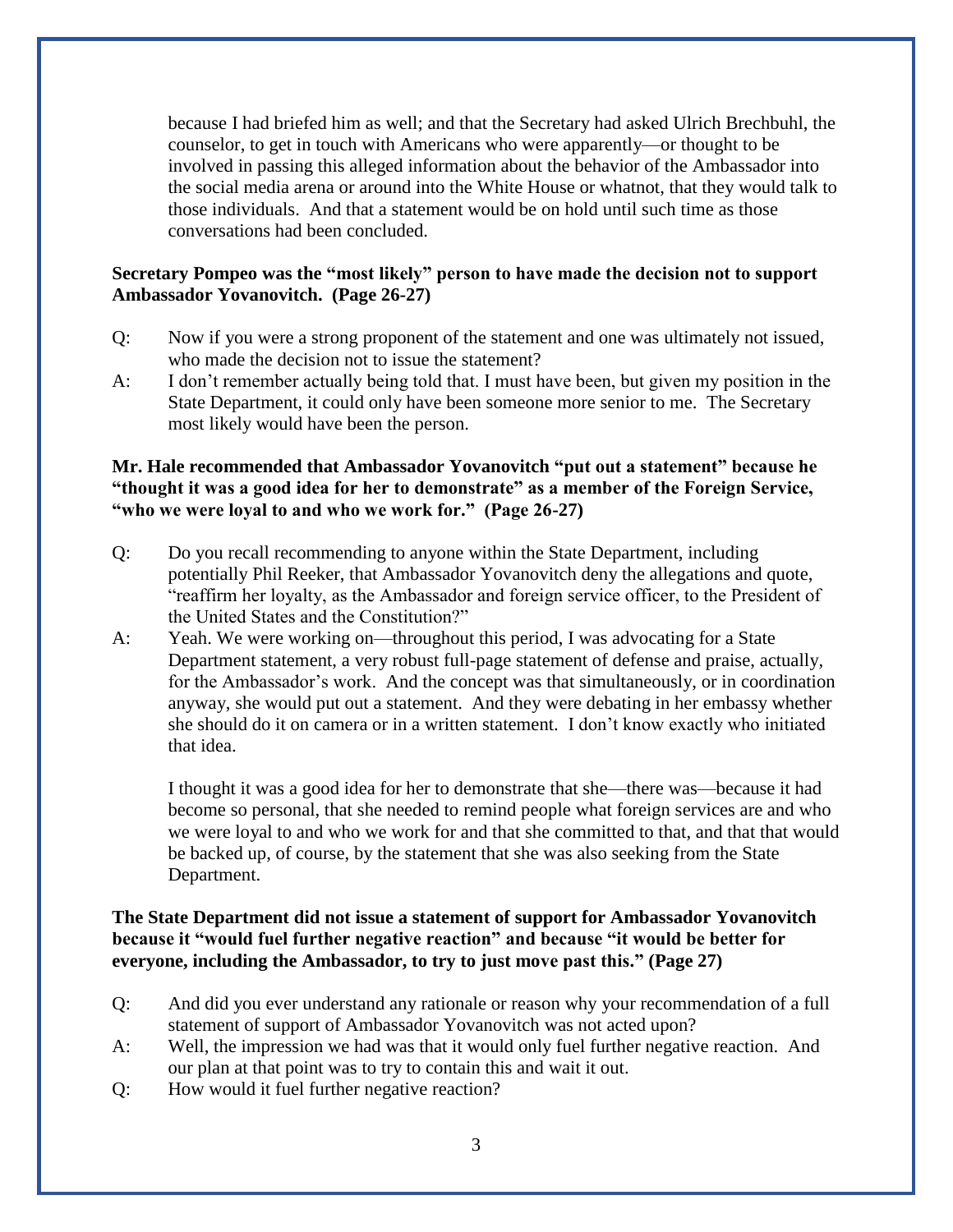A: That a statement of endorsement for the Ambassador might lead these various individuals, whoever they were who were conveying information that was derogatory about the Ambassador, to counter it, and so it would just further fuel the story and there would be more back and forth. So I think the judgment was that it would be better for everyone, including the Ambassador, to try to just move past this.

**Mr. Hale said the "implication" of Giuliani's statements about Ambassador Yovanovitch "was that this was a roundabout way the President was trying to get rid of the Ambassador through this smear campaign." Mr. Hale "found it very hard to understand why a President of the United States would do it that way." (Page 37-38)**

A: There was an email from George Kent that Phil Reeker forwarded to me right at the beginning of this – well, some time [sic] in the late March period, and in it, Mr. Kent conveyed information from two journalists, so Ukrainian journalists that he had talked to who made a number of allegations, including that the President—they were quoting Giuliani saying to a Ukrainian that the President really wants Ambassador Yovanovitch to go. And this seemed to be—the implication was that this was a roundabout way the President was trying to get rid of the Ambassador through this smear campaign.

I found it at the beginning very—I found it very hard to understand why a President of the United States would do it that way when he can just—I mean, all Ambassadors are Presidential appointees, they serve at the pleasure of the President, so it didn't—it didn't add up to me. I didn't understand why that would be.

### **On March 28th and March 29th, Secretary Pompeo spoke with Rudy Giuliani about Ambassador Yovanovitch. After those calls, the State Department maintained its decision of not issuing a statement in support of her. (Page 34-35, 47-48)**

- Q: Do you know whether anyone reached out to Rudy Giuliani?
- A: Again, in researching the materials available to me for this deposition I did ask to and saw the routine documents that our operations center keeps about the calls that the Secretary of State is making. So I don't believe I knew this at the time, but he did make two prior calls to Giuliani, once on March 28 and again the next day on March 29.
- …
- Q: In prior testimony, there was reference to your special assistant sending an email to the European Bureau press office that read: "P said no statement." That was March 25. Are you P?
- A: Yes.
- Q: Do you recall asking your special assistant to send an email, or the circumstances around her sending an email or him sending an email that read: "P says no statement"?
- A: I don't remember that specifically, but it's consistent with the note—the email that I sent to Ambassador Yovanovitch that same day saying that there would be no statements now. But after these various contacts were made with Americans who were involved in the social media effort against the Ambassador, we would be back to look at whether or not there would be a statement.